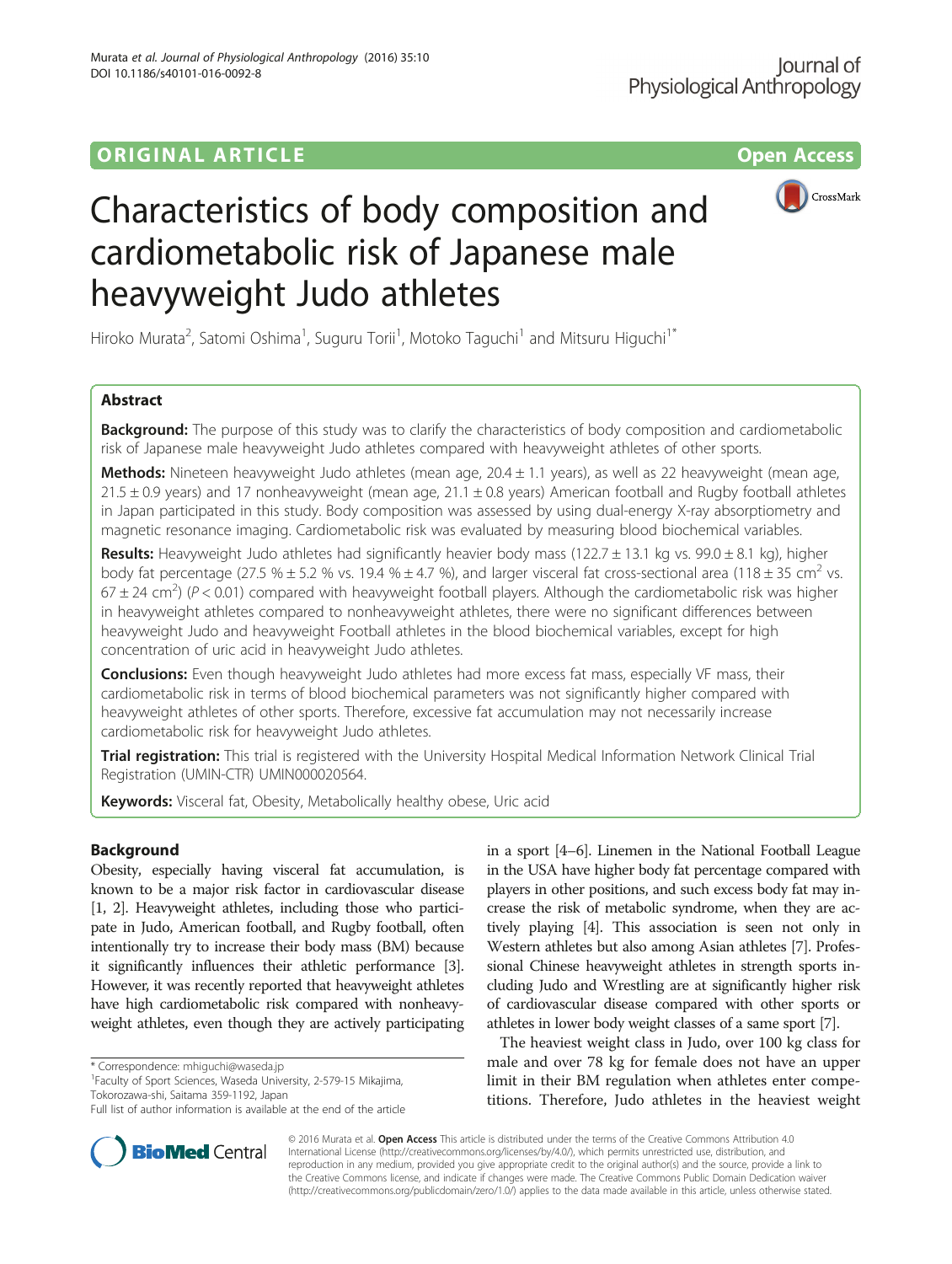class put significant effort toward maintaining or gaining BM. In fact, a previous study showed that heavyweight Judo athletes carry one of the heaviest BM and highest body fat percentage compared with other heavyweight athletes in other sports such as wrestlers and weightlifters [\[7](#page-5-0)]. As a result, heavyweight Judo athletes may have higher cardiometabolic risk compared with other heavyweight athletes. However, the previous study did not investigate body composition in detail, such as measuring body fat percentage by using dual-energy X-ray absorptiometry (DXA) and visceral fat (VF) by using magnetic resonance imaging (MRI) in relationship with cardiometabolic risk. If heavyweight Judo athletes indeed have high cardiometabolic risk, such risk may harm their present health. Furthermore, it may increase their risk of cardiovascular disease after they retire from their playing sport [[8\]](#page-5-0). Therefore, the purpose of this study was to clarify the characteristics of body composition and cardiometabolic risk of Japanese male heavyweight Judo athletes compared with heavyweight athletes of other sports. We hypothesized that because heavyweight Judo athletes had higher body fat percentage [\[7](#page-5-0)], they expected to have excessive VF mass and increase cardiometabolic risk compared with heavyweight athletes in other sports.

## Methods

#### Participants

We recruited 19 collegiate heavyweight Judo athletes from the All Japan University Judo Championships team as the heavyweight Judo group (mean age,  $20.4 \pm$ 1.1 years). In 19 heavyweight Judo athletes, 18 athletes were categorized in over 100 kg weight class and one athlete was categorized 100 kg weight class without intentional weight loss. For comparison, 22 heavyweight athletes (BM, >90 kg) were recruited from linemen on an American football team and from forwards position on a Rugby football team as the heavyweight football group (mean age,  $21.5 \pm 0.9$  years). Additionally, 17 nonheavyweight athletes (BM, <90 kg) also were recruited from the previously mentioned American football and Rugby football teams as the nonheavyweight group (mean age,  $21.1 \pm 0.8$  years). These teams belonged to the National Collegiate Athletic Association Division 1 in Japan. All participants in this study were adequately informed about the study by verbal and written descriptions, and each participant provided written informed consent before starting the study. This study was approved by the Ethical Committee of Human Research of Waseda University for use of human subjects in accordance with the Declaration of Helsinki.

### Design and procedure

The present cross-sectional study was designed to compare heavyweight Judo athletes (heavyweight Judo group) and heavyweight football athletes (BM, >90 kg; heavyweight football group). Additionally, in order to emphasize the cardiometabolic risk of heavyweight athletes, "heavyweight group," which included both heavyweight Judo and heavyweight football athletes, was setup to compare heavyweight and nonheavyweight athletes. Lower weight class Judo athletes were excluded from this study, since they were often involved in an intentional weight loss which may influence their metabolic state. We examined body composition parameters in detail by using DXA and MRI, while cardiometabolic risk was assessed by measuring blood biochemical variables in fasting state. All the measurements of participants were collected in the same laboratory facility in the morning during in-season

#### Measurement of body composition parameters

BM was measured to the nearest 0.1 kg by using an electronic scale (UC-321; A&D, Tokyo, Japan) under fasting condition in the morning. Body height was measured to the nearest 0.1 cm by using a stadiometer (YL-65; YAGAMI, Nagoya, Japan) with minimal clothing. Body mass index (BMI) was calculated from the measured BM (kg) and height (m). Body fat percentage was assessed by using DXA (Hologic QDT-4500; Hologic, Waltham, MA, USA). Total fat mass and fat-free mass (FFM) were calculated from BM and body fat percentage. Waist circumference was measured to the nearest 0.1 cm by using an inelastic measuring tape at the midpoint between the inferior coastal margin and the superior border of the iliac crest. VF and subcutaneous fat (SF) cross-sectional areas were measured by using MRI (Signa 1.5T; General Electric Co., Milwaukee, WI, USA). Imaging conditions included a T1-weighted spin-echo and axial-plane sequence with a slice thickness of 10 mm, repetition time of 140 ms, and echo time of 12.3 ms. Cross-sectional images were scanned at the L4- 5 level, which was commonly used in previous studies, especially in obese populations [\[9](#page-5-0)]. During scanning, subjects were required to hold their breath for approximately 30 s after inhalation to reduce respiratory motion artifacts. The images were transferred to a personal computer in DICOM file format. VF and SF crosssectional areas were determined using digital image analysis software (Slice-O-Matic 4.3 for Windows; Tomovision, Montreal, Canada). To minimize interobserver variation, all analyses were performed by the same investigator. The coefficient of variation was 2.4 % for VF cross-sectional area and 0.1 % for SF, respectively.

## Collection and analysis of blood samples

Venous blood samples were collected between 7:00 AM and 10:00 AM after at least 12 h of overnight fasting. Aspartate aminotransferase (AST), alanine aminotransferase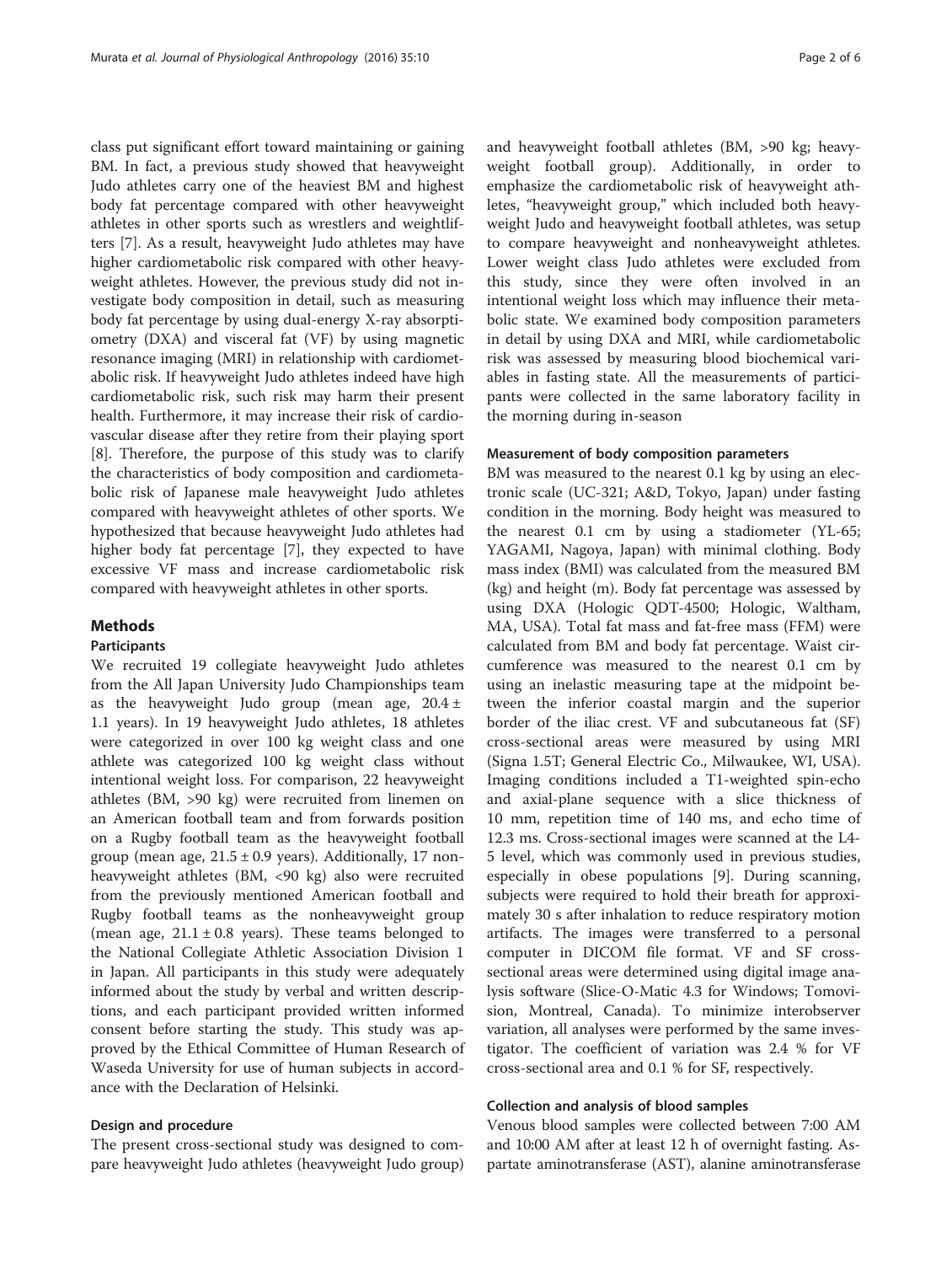<span id="page-2-0"></span>(ALT), and γ-glutamyl transpeptidase (γ-GTP) were used as indices of liver function. Total cholesterol, high-density lipoprotein cholesterol (HDL-C), and triglycerides (TGs) were analyzed as indices of the lipid profile. Low-density lipoprotein cholesterol (LDL-C) was calculated using the Friedewald equation [[10](#page-5-0)]. Uric acid concentration (UA) was used as the index of uric acid metabolism. Furthermore, plasma glucose, serum insulin, and homeostasis model assessment insulin resistance (HOMA-IR) were assessed as indices of glucose metabolism. HOMA-IR was calculated from plasma glucose and serum insulin concentrations. All blood parameters were analyzed by Mitsubishi Chemical Medience, Inc. (Tokyo, Japan).

### Statistical analyses

All statistical analyses were performed using SPSS version 22.0 (SPSS, Chicago, IL, USA). We examined differences in body composition variables and blood biochemical variables between heavyweight athletes group and nonheavyweight athletes group as well as the heavyweight Judo athletes group and heavyweight football athletes group using the unpaired  $t$  test. Non-normally distributed variables were log transformed for analysis. Prevalence of each cardiometabolic risk factor was compared between heavyweight Judo, heavyweight football, and nonheavyweight groups using the chi-square test. All measurements were presented as mean ± SD or median (from 25 to 75 % quartile range). The statistical significance level was set at  $P < 0.05$ .

## Results

### Body composition

The comparison of body composition variables between heavyweight group and nonheavyweight group was presented in Table 1. All body composition parameters were significantly higher in the heavyweight group, except for body height. Table 2 showed the comparison of body composition parameters between heavyweight Judo and heavyweight football groups. The heavyweight Judo group showed significantly higher values in the parameters of fatness compared with the heavyweight football group such as total fat percentage and VF.

## Cardiometabolic risk

The comparison of blood biochemical variables between heavyweight group and nonheavyweight group were presented in Table [3.](#page-3-0) ALT, γ-GPT, UA, glucose, insulin, and HOMA-IR in heavyweight group were significantly higher than in nonheavyweight group. Table [4](#page-3-0) showed the comparison of blood biochemical variables between heavyweight Judo group and heavyweight football. Only UA concentration was significantly higher in the heavyweight Judo group compared with in the

|                                    |                           | Heavyweight      | Nonheavyweight  | P                  |
|------------------------------------|---------------------------|------------------|-----------------|--------------------|
|                                    |                           | $(n=41)$         | $(n = 17)$      | value <sup>†</sup> |
| Height (cm)                        |                           | $177.4 \pm 5.7$  | $175.6 \pm 3.9$ | 0.218              |
| Body mass $(kq)^{\dagger}$         |                           | $110.0 \pm 16.0$ | $78.9 \pm 5.0$  | < 0.001            |
| BMI ( $kg/m2$ )                    |                           | $35.0 \pm 4.9$   | $25.6 + 1.9$    | < 0.001            |
| Total                              | fat percentage (%)        | $23.2 \pm 6.0$   | $13.0 + 2.6$    | < 0.001            |
|                                    | fat mass $(kq)^{\dagger}$ | $26.2 + 10.1$    | $10.3 + 2.6$    | < 0.001            |
|                                    | fat free mass (kg)        | $83.8 \pm 8.1$   | $68.5 + 3.4$    | < 0.001            |
| Waist circumference (cm)           |                           | $103 \pm 10$     | $82 \pm 4$      | < 0.001            |
| VF (cm <sup>2</sup> ) <sup>†</sup> |                           | $91 \pm 39$      | $33 \pm 14$     | < 0.001            |
| $SF$ (cm <sup>2</sup> )            |                           | $321 \pm 135$    | $94 + 46$       | < 0.001            |

Data were expressed as mean ± SD. BMI body mass index, VF visceral fat area, SF subcutaneous fat area; \* Log-transformed variables for non-normally distributed variables (body mass, total fat mass, VF) were used.  $\frac{1}{r}P$  value for difference<br>between beaugusight, lugo and football groups was assessed by unpaired between heavyweight Judo and football groups was assessed by unpaired t test. Significant differences, P < 0.05

heavyweight football group. Figure [1](#page-4-0) showed the prevalence of cardiometabolic risk assessed by blood biochemical analysis in all three groups. The prevalence of abnormally high ALT in both the heavyweight Judo and heavyweight football groups was significantly higher than that in the nonheavyweight group. Additionally, the prevalence of abnormally high UA and TG levels in the heavyweight Judo group was significantly higher than those in the nonheavyweight group. The prevalence of other components, such as AST, γ-GTP, HDL-C, LDL-C, and HOMA-IR, were not significantly different between the three groups.

Table 2 Comparison of body composition variables between heavyweight Judo and football groups

|                                      | Heavyweight $(n = 41)$ |                     | $P$ value <sup>†</sup> |
|--------------------------------------|------------------------|---------------------|------------------------|
|                                      | Judo $(n=19)$          | Football $(n = 22)$ |                        |
| Height (cm)                          | $177.2 \pm 6.1$        | $177.6 + 5.6$       | 0.837                  |
| Body mass (kg) <sup>*</sup>          | $122.7 \pm 13.1$       | $99.0 + 8.1$        | < 0.001                |
| BMI ( $kg/m2$ )                      | $39.1 + 3.8$           | $31.4 + 2.3$        | < 0.001                |
| Total fat percentage (%)             | $27.5 + 5.2$           | $19.4 + 3.7$        | < 0.001                |
| fat mass $(kq)^{n}$                  | $34.1 + 8.8$           | $19.4 + 4.7$        | < 0.001                |
| fat free mass (kg)                   | $88.6 + 8.0$           | $79.7 + 5.5$        | 0.005                  |
| Waist circumference (cm)             | $111 + 7$              | $96 + 7$            | < 0.001                |
| $VF$ (cm <sup>2</sup> ) <sup>*</sup> | $118 + 35$             | $67 + 24$           | < 0.001                |
| $SF$ (cm <sup>2</sup> )              | $433 + 100$            | $223 + 70$          | < 0.001                |

Data were expressed as mean ± SD. BMI body mass index, VF visceral fat area, SF subcutaneous fat area; \*Log-transformed variables for non-normally distributed variables (body mass, total fat mass, VF) were used.  $\frac{1}{r}P$  value for difference<br>between beaugusight, lugo and football groups was assessed by unpaired between heavyweight Judo and football groups was assessed by unpaired t test. Significant differences, P < 0.05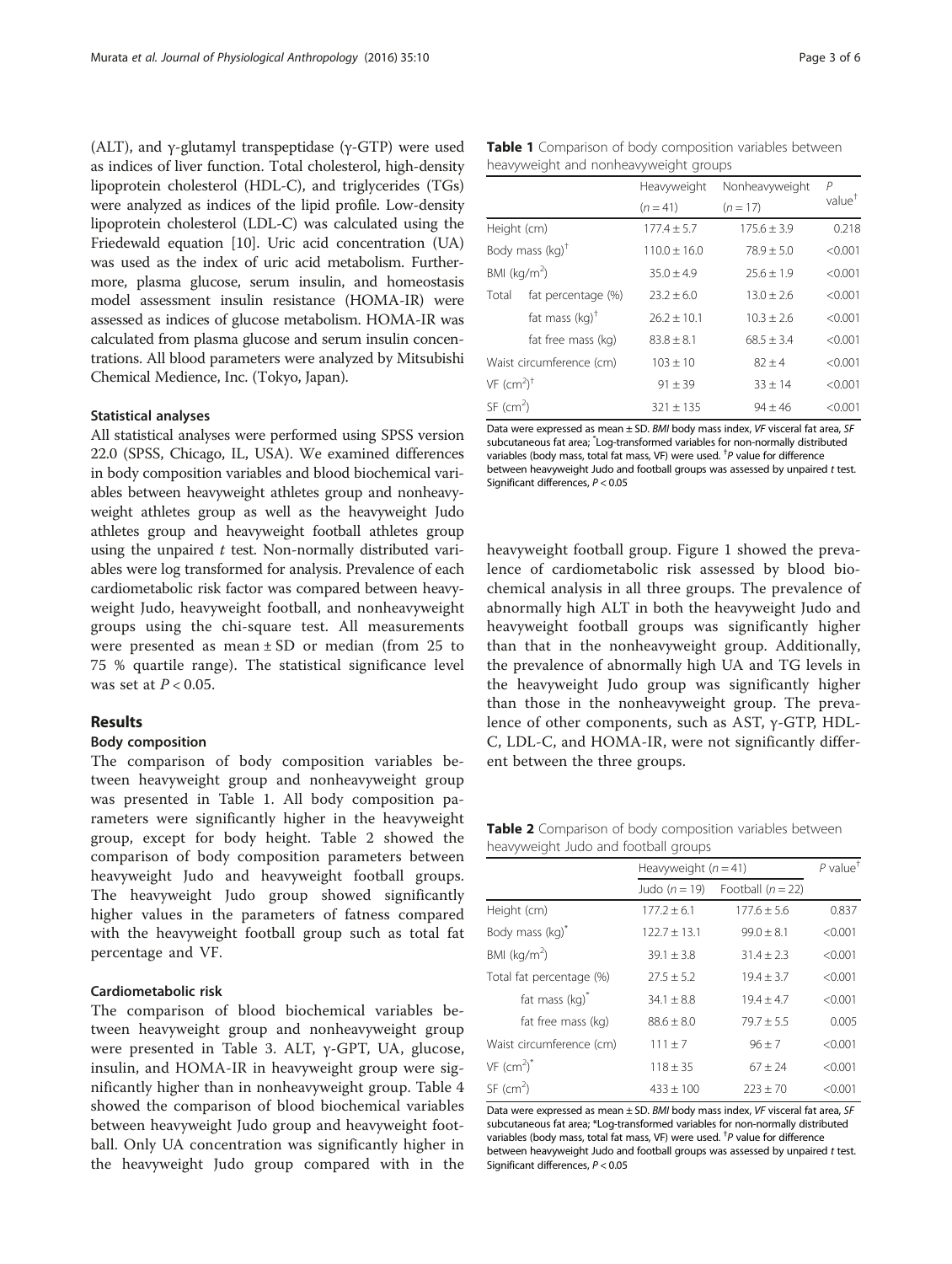<span id="page-3-0"></span>Table 3 Comparison of blood biochemical parameters between heavyweight and nonheavyweight groups

|                           | Heavyweight      | Nonheavyweight $P$ value <sup>#</sup> |         | Normal       |
|---------------------------|------------------|---------------------------------------|---------|--------------|
|                           | $(n=41)$         | $(n = 17)$                            |         | range        |
| $AST*(U/L)$               | 28 (24-38)       | 24 (20-30)                            | 0.053   | $10 - 40$    |
| $ALT^*$ (U/L)             | 38 (29-49)       | $20(15-27)$                           | < 0.001 | $5 - 45$     |
| $v$ -GTP* (U/L)           | 32 (26–44)       | $23(15-26)$                           | < 0.001 | <80          |
| Total-C (mg/dL)           | $179 \pm 32$     | $179 \pm 31$                          | 0.966   | $120 - 219$  |
| HDL-C (mg/dL)             | $48 + 8$         | $51 + 6$                              | 0.220   | $40 - 85$    |
| $LDL-C^{\dagger}$ (mg/dL) | $105 + 30$       | $109 + 24$                            | 0.581   | $\leq$ 140   |
| $TG^*$ (mg/dL)            | 112 (75-165)     | 80 (66-110)                           | 0.086   | $30 - 149$   |
| UA (mg/dL)                | $6.9 \pm 1.5$    | $6.2 \pm 1.0$                         | 0.048   | $3.8 - 7.0$  |
| $FPG^*$ (mg/dL)           | 85 (82-91)       | $80(78 - 84)$                         | 0.012   | $70 - 109$   |
| $Insulin*(\mu U/mL)$      | $8.4(5.7-11.3)$  | $5.3(4.4-6.5)$                        | 0.011   | $1.7 - 10.4$ |
| HOMA-IR*                  | 1.72 (1.13–2.52) | $1.02(0.91 - 1.36)$                   | 0.008   | 2.50         |
|                           |                  |                                       |         |              |

Data were expressed as mean ± SD or median (inter quartile range). AST aspartate aminotransferase, ALT alanine aminotransferase, γ-GTP γ-glutamyl transpeptidase,<br>Total C total cholesterol, HDLC bigh-density linoprotein cholesterol, LDLC low-Total-C total cholesterol, HDL-C high-density lipoprotein cholesterol, LDL-C lowdensity lipoprotein cholesterol, TG triglyceride, UA uric acid, FPG fasting plasma glucose, HOMA-IR homeostasis model assessment insulin resistance, \*Log-transformed variables for non-normally distributed variables (AST, ALT, γ-GTP, TG, FPG, insulin, HOMA-IR) were used to analysis. † The low-density lipoprotein cholesterol (LDL-C) was calculated using the Friedewald equation.<sup>‡</sup>P<br>value for difference between beavwweight and nonbeavwweight groups was value for difference between heavyweight and nonheavyweight groups was assessed by unpaired  $t$  test. Significant differences,  $P < 0.05$ 

| Table 4 Comparison of blood biochemical parameters between |  |  |
|------------------------------------------------------------|--|--|
| heavyweight Judo and football groups                       |  |  |

|                       | Heavyweight $(n = 41)$ | $P$ value <sup><math>#</math></sup> | Normal |              |
|-----------------------|------------------------|-------------------------------------|--------|--------------|
|                       | Judo $(n=19)$          | Football $(n = 22)$                 |        | range        |
| $AST*(U/L)$           | 28 (20-44)             | $30(24-37)$                         | 0.856  | $10 - 40$    |
| $ALT^*$ (U/L)         | $36(23 - 54)$          | 40 (31 - 48)                        | 0.872  | $5 - 45$     |
| $v$ -GTP* (U/L)       | 29 (23-43)             | 35 (28-47)                          | 0.371  | <80          |
| Total-C (mg/dL)       | $174 \pm 33$           | $183 \pm 31$                        | 0.373  | 120-219      |
| HDL-C (mg/dL)         | $47 \pm 8$             | $49 \pm 8$                          | 0.470  | $40 - 85$    |
| $LDL-C† (mg/dL)$      | $96 \pm 35$            | $112 \pm 24$                        | 0.107  | $\leq$ 140   |
| $TG^*$ (mg/dL)        | 135 (90-185)           | 103 (66-131)                        | 0.107  | $30 - 149$   |
| UA (mg/dL)            | $7.4 \pm 1.3$          | $6.4 \pm 1.5$                       | 0.026  | $3.8 - 7.0$  |
| FPG* (mg/dL)          | 83 (79-90)             | 87 (83-91)                          | 0.333  | $70 - 109$   |
| $Insulin^*(\mu U/mL)$ | $8.6(4.9 - 11.7)$      | $7.7(5.8 - 11.4)$                   | 0.707  | $1.7 - 10.4$ |
| $HOMA-IR*$            | 1.99 (1.05–2.42)       | $1.58(1.16 - 2.77)$                 | 0.631  | 2.50         |

Data were expressed as mean ± SD or median (inter quartile range). AST aspartate aminotransferase, ALT alanine aminotransferase, <sup>γ</sup>-GTP <sup>γ</sup>- glutamyl transpeptidase, Total-C total cholesterol, HDL-C high-density lipoprotein cholesterol, LDL-C lowdensity lipoprotein cholesterol, TG triglyceride, UA uric acid, FPG fasting plasma glucose, HOMA-IR homeostasis model assessment insulin resistance; \*Log-transformed variables for non-normally distributed variables (AST, ALT, γ-GTP, TG, FPG, insulin, HOMA-IR) were used to analysis. † The low-density lipoprotein cholesterol (LDL-C) was calculated using the Friedewald equation. <sup>‡</sup>P<br>Value for difference between heaveweight, ludo and Football groups were value for difference between heavyweight Judo and Football groups were assessed by unpaired  $t$  test. Significant differences,  $P < 0.05$ 

## **Discussion**

This study examined the characteristics of body composition and cardiometabolic risk in heavyweight Judo athletes compared with heavyweight athletes in other sports. Our main finding in this study was that although heavyweight Judo athletes had higher body fat percentage and more fat mass, especially VF, their cardiometabolic risk in terms of blood biochemical parameters was not significantly higher than that in heavyweight football athletes. Mean BM of the heavyweight Judo group was approximately 20 kg heavier, and mean body fat percentage was approximately 8 % higher than those of the heavyweight football group. Additionally, VF area of the heavyweight Judo group was about two times larger than that of the heavyweight football group (Table [2\)](#page-2-0). Previous studies of non-athletes showed that cardiovascular disease was associated with accumulation of excess VF [[11, 12\]](#page-5-0). Therefore, we expected that the heavyweight Judo group would have higher cardiometabolic risk compared with the heavyweight football group. However, most blood biochemical variables were not significantly different between both heavyweight groups, except for UA concentration (Table 4). It is difficult to explain why the large fat mass of the heavyweight Judo group did not increase their cardiometabolic risk such as lipid profile and insulin relative to the heavyweight football group from results of this study. However, simply having more fat mass may not necessarily increase cardiometabolic risk in athletes. Previous studies reported the existence of metabolically healthy obese individuals, who have low risk of cardiovascular disease and insulin resistance [[13, 14](#page-5-0)]. For example, a follow-up study of metabolically healthy obese Italian individuals showed no increase in cardiovascular disease risk over 15 years [\[15](#page-5-0)]. Although the mechanism of metabolically healthy obesity is not clearly understood, it has been reported that increased physical activity may offset the high risk of cardiovascular disease in these individuals [[16\]](#page-5-0). Additionally, another previous study reported that a high level of cardiorespiratory fitness was associated with lower prevalence of metabolic risk, even among obese individuals [\[17](#page-5-0)]. The heavyweight Judo athletes in this study participated in daily training for approximately 3 h including not only strength exercises but also a lot of high-intensity intermittent exercises which require physiological endurance. In fact, high-intensity intermittent exercise is a specific modality of Judo training [[18\]](#page-5-0). Such training programs may help to increase their physical activity level and cardiorespiratory fitness regardless of their heavy BM [[19, 20\]](#page-5-0). Previous study demonstrated that male heavyweight Judo athletes in elite team have comparable aerobic capacity to professional defensive linemen as heavyweight football athletes [\[21](#page-5-0), [22\]](#page-5-0). Therefore, Judo athletes may be similarly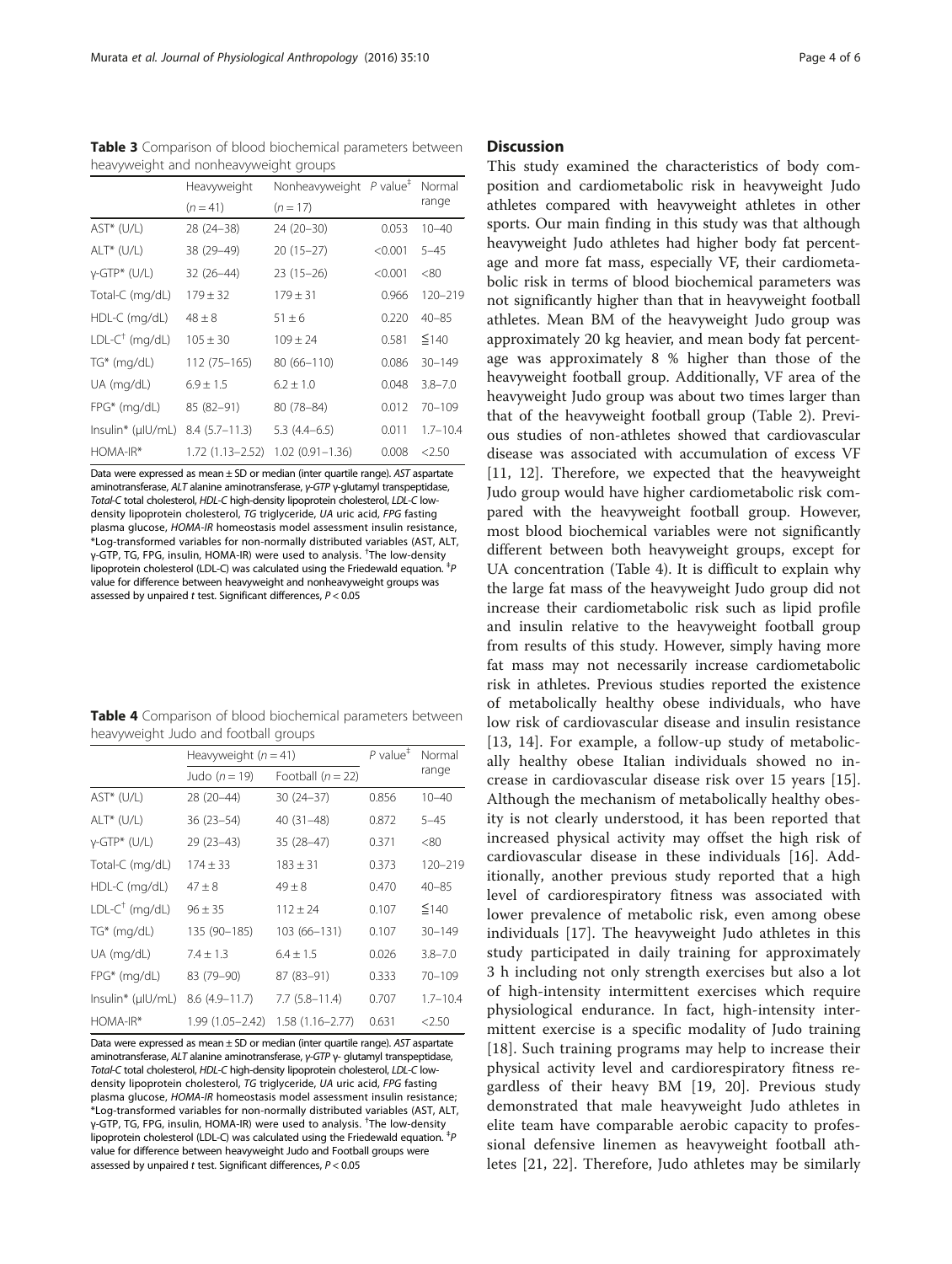<span id="page-4-0"></span>

metabolically active as heavyweight football players, and simply having more fat mass does not automatically increase cardiometabolic risk for athletes. At the same time, those heavyweight athletes still have higher risk of cardiometabolic risk compared to nonheavyweight athletes. Therefore, periodic biochemical tests to assess such risks are suggested to detect heavyweight athletes at high cardiometabolic risk. We should also note that only UA concentration was higher in the heavyweight Judo group compared with in the heavyweight football group (Table [4](#page-3-0)). The high concentration of UA is known to cause gout, and it has been reported that VF is the most influential factor in UA concentration [[23\]](#page-5-0). Therefore, the larger VF mass of the heavyweight Judo athletes may have increased their UA concentration. At the same time, it has been reported that UA metabolism is influenced by both dietary intake and physical exercise [[24\]](#page-5-0). High intake of meat and fish is known to be the dietary cause of increase in blood UA level. Heavyweight Judo athletes in this study may have a high intake of meat products to increase their energy and protein intake to gain BM as muscle mass. Moreover, high-intensity intermittent exercise increase hypoxanthine and UA metabolism [\[25](#page-5-0)]. Therefore, it is possible that diet and exercise may influence the UA level of heavyweight Judo athletes besides their large VF mass. However, diet and exercise were not assessed in this study. Therefore, further study to evaluate the influence of diet and/or exercise on cardiometabolic risk, including UA concentration, will help to elucidate the development of risk in heavyweight athletes.

The prevalence of abnormally high UA and TG levels was higher in the heavyweight Judo group compared

with those in the nonheavyweight group (Fig. 1), even though mean UA and TG levels in the heavyweight Judo group were within or close to the reference normal range (Table [4](#page-3-0)). In other words, there are several heavyweight Judo athletes in this study who had abnormally high levels of UA and/or TG, but most of the heavyweight athletes were within its normal ranges by observing the individual results. Those athletes with higher UA and/or TG level did not necessarily carry more fat mass or VF mass. Additionally, there were no other anthropometric parameters commonly found in those who had abnormal blood biochemical parameters among Judo athletes. Therefore, athletes with increased cardiometabolic risk may be influenced by other factors such as genetic factors [[26, 27](#page-5-0)], dietary habits [[28, 29\]](#page-5-0), or other lifestyle factors commonly related with cardiometabolic risks.

The present study has a few limitations. Firstly, this study design was a cross-sectional study, and thus, it is difficult to determine the cause and effect relationship in this study. Furthermore, larger sample sizes, prospective and interventional studies, are required to investigate the physiological mechanism of decreasing cardiometabolic risk in heavyweight Judo athletes despite their excessive fat mass.

## Conclusion

Cardiometabolic risk in Japanese male heavyweight Judo athletes was not significantly higher compared with other heavyweight athletes, even though they had higher fat mass such as VF. Therefore, excessive fat accumulation may not necessarily increase cardiometabolic risk for heavyweight Judo athletes.